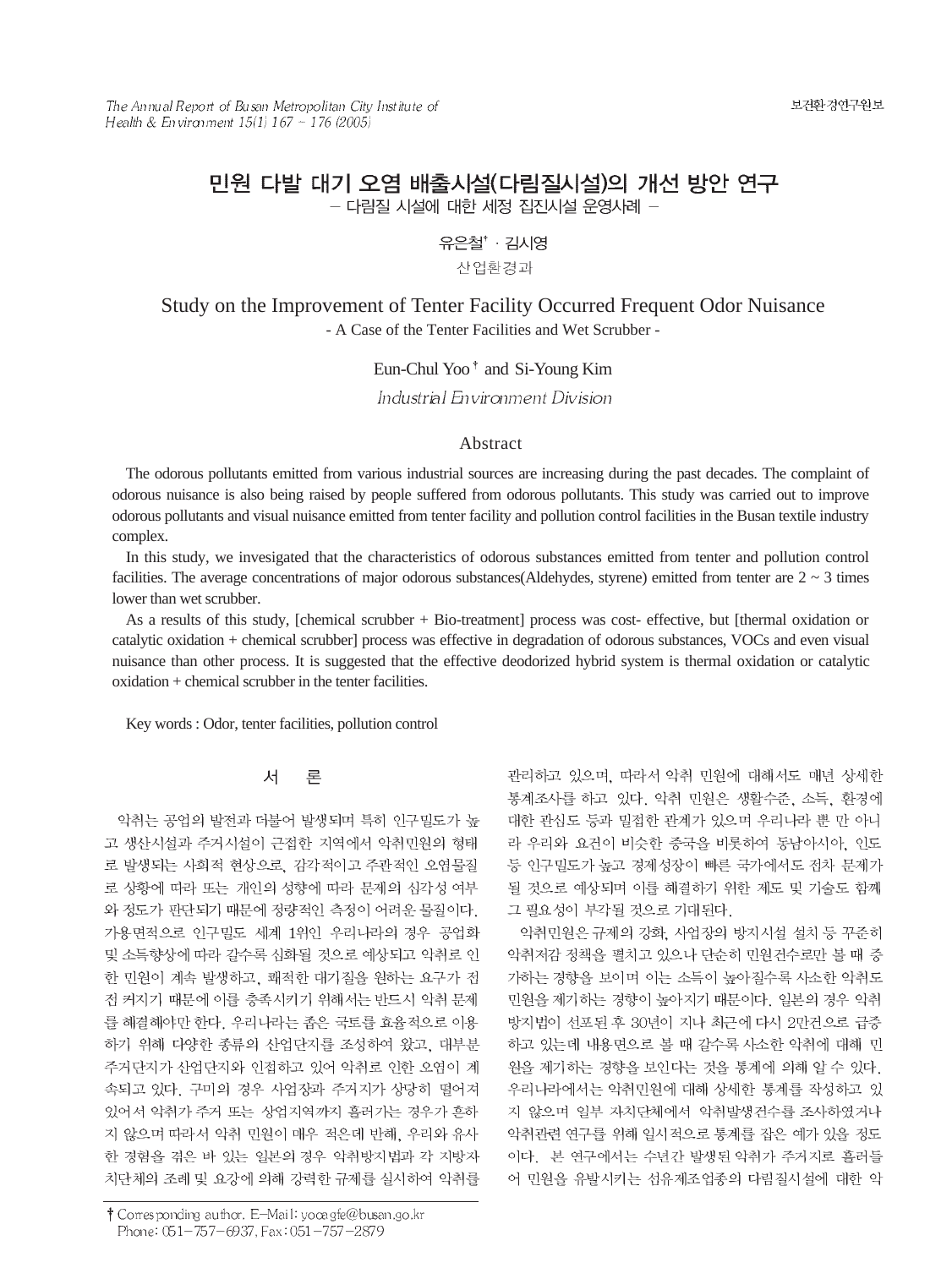취 등 오염물질에 대한 배출특성을 조사 연구함으로서 배출시 설 및 방지시설의 운영상 개선책을 제시하고자 한다.

## 연구 및 방법

#### 섬유제조시설 공정

섬유제조공장의 공정은 전처리, 염색 그리고 후처리 등의 공 정으로 구분될 수 있으며 섬유제조시설의 전반적인 공정도는 그림 1에 나타내었다. 공정별 사항을 살펴보면, 전처리 공정은 염색이나 인쇄를 방해하는 천연불순물이나 가공화학약품을 제 거하는 공정으로 소모, 발호, 정련, 표백, 머서화 등의 과정이 있으며 그 정의는 다음과 같다.

· 소모(Singeing)

방사나 직물로부터 튀어나온 섬유를 제거하는 공정

· 발호(desizing)

풀을 제거하는 공정으로 세척하여 제거

· 정련(Scouring)

섬유나 섬유제품에 함유되어 있는 색소를 제외한 불순물 을 제거하는 공정

• 표백(Bleaching)

- 섬유소 내에 포함된 색소를 파괴시켜서 제거하는 공정
- · 머서화(Mercerizing)

면사 또는 면사/폴리에스테르의 염색능력, 광택도, 외관성 질을 높이기 위해서 사용되는 화학공정유해물질은 정련, 표백 공정에서 사용되는 물질에 포함된 성분들이 대기로 배출되고, 발호, 정련, 표백, 가공처리 공정의 화학물질이 액상 폐기물로 발생한다.



Fig. 1. Manufacture process of textile industry.

|  | Table 1. Specification of tenter facility |  |  |  |  |
|--|-------------------------------------------|--|--|--|--|
|  |                                           |  |  |  |  |

| 구 분       | 사 양                                                                                                       |
|-----------|-----------------------------------------------------------------------------------------------------------|
| 작업 폭      | 1,800 mm                                                                                                  |
| 롤면 장      | $2.000$ mm                                                                                                |
| 기계 속 도    | $8 - 80$ m/min                                                                                            |
| 작업 온 도    | 120℃~200℃                                                                                                 |
| 열 원       | 열매체유 순환방식                                                                                                 |
| 패 다 맴 글   | 2볼, 10톤 압력자동 공압방식(탈수도 60 ~ 70%)                                                                           |
| 덴 타 콘 베 아 | 고강도 응력제 거주물(가이드 플렛결합식)레일, 수평식, 고속형 핀전용 콘베아<br>'자동연동시스템, 계측가감 시스템                                          |
| 오바 휘 드    | 4쳄버, 축소하향방식-에너지절감형 쳄버                                                                                     |
| 쳄버와 공조    | Each 3 m $\log 5.5$ kw 4 pole induction motor, Fan $-$ two and two<br>construction with air floating sys. |
| 열량과 열조정   | 열량: 각 쳄버 50,000 ~ 140,000 kcal/H × 4 CH<br>Total $200,000 - 560,000$ kcal/H                               |
| 배기배출장치    | 3.75 kw 배풍기 1대 장착, 열손실 방지용, 습도분리와 매쳄버 배기조절장치 장착                                                           |
| 냉각장치      | 2.25kw 냉풍기 복식 공기냉각 장치                                                                                     |
| 진 낙 장 치   | 드로인-롤: 장력조절용, 톨-크코타 : 단독조절구동<br>프렛-롯: 속도조절용, 변속모타 : 단독조절구동                                                |
| 전원과 용량    | $220$ Volt $-60$ Hz(Total 120 kw)                                                                         |
| 설 치 면 적   | 폭 4.0 × 장 30 = 120 ㎡                                                                                      |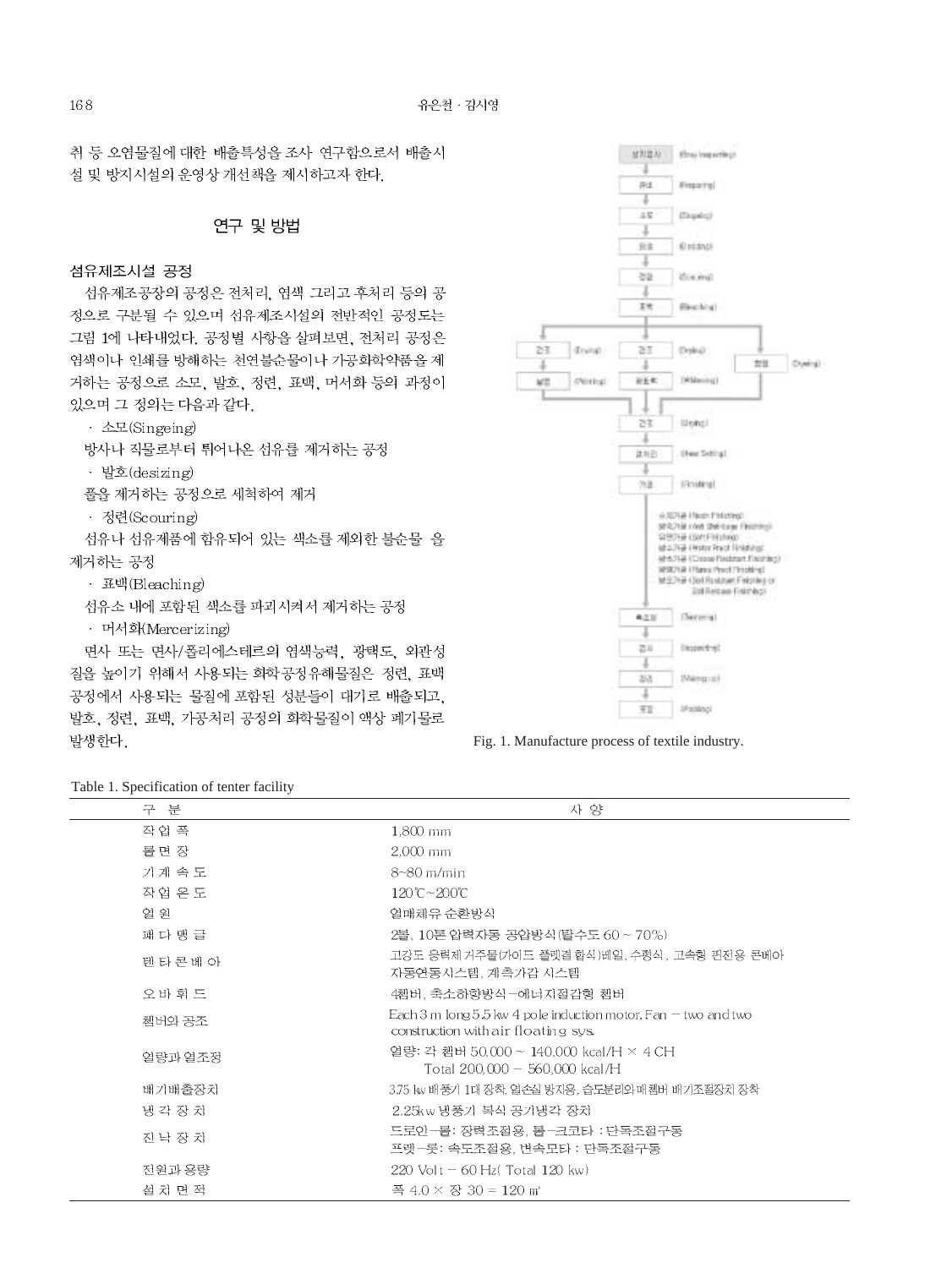

Fig. 2. Photographs of tenter facilities.

텐터시설(Fig. 2)은 탈수(Hydro-extracting), 패딩 (Padding Mangle)시설과 함께 후가공 공정중하나로서 원단 에 유연제, 발수제, 대전방지제 등의 약품을 사용하여 가공한 원단을 부드럽게 하거나 색상이나 광택을 지니게하며 원단을 반반하게 펴 말리거나 다림질한다.

운전방법은 가이드에 걸린 원단에 수용성조제약품을 묻혀 탈수 roller에서 일정 함수율을 유지시켜 chamber에 유입시

| 공정 오염물                 | Air Emissions                                                                                                    | Waste water                                                                                                                                                     | Residual Wastes                                                                                                                                              |
|------------------------|------------------------------------------------------------------------------------------------------------------|-----------------------------------------------------------------------------------------------------------------------------------------------------------------|--------------------------------------------------------------------------------------------------------------------------------------------------------------|
| Fiber Preparation      | little or no air emissions<br>ge ne rated                                                                        | little or no waste<br>water generated                                                                                                                           | fiber waste; packaging waste and<br>hard wase.                                                                                                               |
| Yarn<br>Spimning       | little or no air<br>emissions generated                                                                          | little or no waste<br>water generated                                                                                                                           | packaging wastes;<br>sized varn; fiver waste;<br>cleaning and processing waste                                                                               |
| Slashing/<br>Sizi ng   | VOCs                                                                                                             | BOD; COD; metal;<br>cleaning waste, size                                                                                                                        | fiber lint; yam waste;<br>packaging waste;<br>unused starch-based sizes                                                                                      |
| Weav ing               | little or no air<br>emissions generated                                                                          | little or no waste<br>water generated                                                                                                                           | packaging waste; yarn and fabric scraps;<br>off—spec. fabric; used oil                                                                                       |
| Kni tting              | little or no air<br>emissions generated                                                                          | little or no waste<br>water generated                                                                                                                           | packaging waste; yarn and fabric scraps;<br>off-spec. fabric                                                                                                 |
| Tufting                | little or no air<br>emissions generated                                                                          | little or no waste<br>water generated                                                                                                                           | packaging waste; yarn and fabric scraps;<br>off-spec. fabric                                                                                                 |
| Desizing               | VOCs from gly col ethers                                                                                         | BOD from water-shluble size:<br>synthetic size;<br>lubricants; biocides;<br>antistatic compounds                                                                | packaging waste; fiber lint; yarn waste;<br>cleaning materials, such as wipes, rags,<br>and filteers; cleaning, and maintenance<br>wastes containing solvent |
| Scouring               | VOCs from gly col ethers<br>and scouring solvents                                                                | disinfectants and in secticide<br>residues; NaOH; detergent, fat;<br>oils, pectin; wax; knitting.<br>lubricants; spin finishes; spent<br>solvent                | little or no residual waste generated                                                                                                                        |
| Bleaching              | little or no air<br>emissions generated                                                                          | hydrogen peroxide, sodium<br>silicate or organic stabilizer;<br>high pH                                                                                         | little or no residual waste generated                                                                                                                        |
| Singeing               | small amounts of exhaust<br>gases from thek burners                                                              | little or no waste-water<br>ge ne rated                                                                                                                         | little or no residual waste generated                                                                                                                        |
| Merce rizing           | little or no air<br>emissions generated                                                                          | high pH; NaOH                                                                                                                                                   | little or no residual waste generated                                                                                                                        |
| Heat<br>Setting        | volatilizatiion of spin<br>finish agents applied<br>during synthetic fiber<br>manufacture VOCs                   | little or no waste-water<br>ge ne rated                                                                                                                         | little or no residual waste generated                                                                                                                        |
| <b>Dye</b> ing         |                                                                                                                  | metals; salt; surfactants; toxics;<br>organic processing assistants;<br>cationic materials; color; BOD;<br>COD; sulfide; acidity/ alkalinity;<br>spent solvents | little or no residual waste generated                                                                                                                        |
| Printing               | solvent, acetics acid from<br>drying and curing oven<br>emissions ; combustion<br>gases; particulate matter      | suspended solids; urea; solvent;<br>color; metals; heart; BOD; foam                                                                                             | little or no residual waste generated                                                                                                                        |
| Finishing              | VOCs; contaminants in<br>purchased<br>chemical; form aldehyde<br>vapors; combustion<br>gases; particulate matter | BOD; COD; suspended<br>solids; toxics;<br>spent solvents                                                                                                        | fabric acraps and trimmings; packaging<br>waste                                                                                                              |
| Product<br>Fabrication | little or no air<br>emissions generated                                                                          | little or no residual waste<br>generated                                                                                                                        | fabric scraps                                                                                                                                                |

<sup>13</sup> Best Management Practices for Pollution Prevention in the Textile Industry, EPA, Office of Research and Development, 1995; ATMI, Comments on draft document, 1997,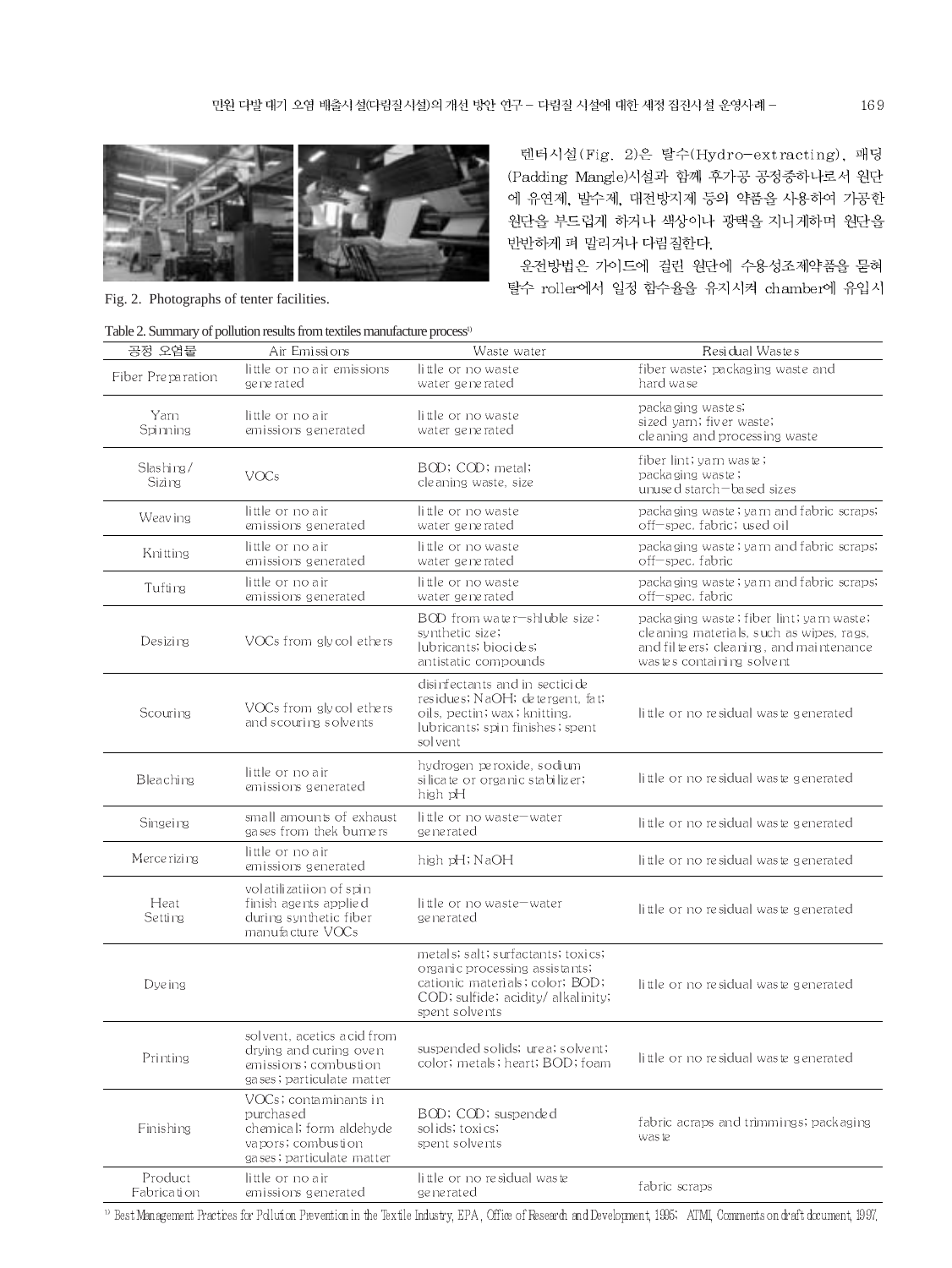키고 열매체 더운 공기를 순환 송풍기를 통해 chamber내에 공급하며 이때 원단이 지나 가면서 수분은 건조되고 유연 처리 된 원단은 부드럽고 흡수성을 좋게 한다.

표 1은 국내에서 일반적으로 설치 · 운영하고 있는 턴터시설 의 사양이며 표 2는 섬유의 제조과정에서 발생되는 오염의 종 류와 특성을 나타내었다. 방적, 방사와 같은 사(絲)제조공정이 나 제직, 편직과 같은 직물제조 공정은 물이나 약제의 사용이 거의 없고, 워자재로부터의 오염발생 물질이 없으므로 대기 또 는 수질의 오염에 미치는 영향은 무시할 정도이다. 다만 이러 한 공정에서 발생되는 폐기물로는 포장재료, 섬유 찌꺼기 등을 볼 수 있으나, 이들에 의한 오염은 습식공정인 염색, 가공, 날 염에 비하여 처리가 용이하고, 발생량 자체도 적으므로 섬유공 업에서의 오염발생은 주로 염색, 가공 등의 습식공정에 초점이 주어지고 있다.

### 다림질시설의 오염물질 배출특성

섬유산업은 생산특성상 다량의 오염물질을 배출하는 사업장 으로 알려져 있다. 종래에는 폐수의 배출과 처리가 관심사였으 나 최근 들어 생활수준이 향상됨에 따라 대기오염물질 및 악취 의 발생까지도 필수적으로 처리를 해야 하는 상황에 이르렀다. Tenter 및 Coating기에서 배출되는 오염물질은 사용목적이 다 른 관계로 다소의 차이는 있을 수 있으나 배출오염원 및 상태는 유사하다. 다량으로 배출되는 고온의 열풍, 원단에 유연제 발 수제, 대전방지제 등의 약품을 사용하여 가공한 섬유에서 탈리 된 먼지 및 악취를 유발하는 VOCs를 함유하여 인근 지역민들 의 민원이 끊이지 않고 있는 실정이다. 또한, 다림질시설에서 배출되는 연기는 배출가스중 많은 수분이 포함되어 있어 그림 3에서 보듯이 시각적으로도 많은 민원을 유발하고 있다.

텐터시설에서 배출될 수 있는 대기오염물질은 다림질시 원 단의 종류, 사용되는 유연제, 발수제, 대전방지제 등의 종류 그 리고 방지시설의 종류 등에 따라 달라질 수 있으며 텐터에서 배출되는 악취성분은 오일류, 염색조제가 복합적으로 작용하

는 것으로 나타났다. 섬유산업에서 사용되는 유연제 등 화학약 품의 종류 및 특성은 Table 4에 나타나 있다.



Fig. 3. Photographs of plume emitted from tenter facilities.

### 결과 및 고찰

#### 조사대상

본 연구에서는 다림질시설의 오염물질 배출특성을 파악하기 위해 신평 · 장림 염색공단지역에 위치한 섬유제품제조업체 2 곳을 선정하여 배출시설 및 방지시설, 배출오염물질의 특성 등 에 대하여 조사하였으며 대상 사업장의 배출시설(다림질시설) 및 방지시설 등의 특성은 표 3과 같다.

A업체는 사염(울, A/C)을 전문적으로 처리하는 업체로서 텐 터시설(215 m')에 대한 방지시설의 설치가 면제된 사업장으로

| Twore of Bulling , or source and collaboration is |                 |             |            |
|---------------------------------------------------|-----------------|-------------|------------|
| 배 출 시설                                            | 오염물질 종류         | 방지시설 및 배출농도 | 비 고        |
|                                                   |                 | 방지시설설치면제    |            |
| A사                                                | 유 량(Sm'/hr)     | 12,714.7    |            |
| 다림질(텐터)시설                                         | 온 도(℃)          | 65          | 사염(울, A/C) |
| 215 m $\times$ 1                                  | 면 지 $(mg/Sm^2)$ | 3.8         |            |
|                                                   | 유 속(m/s)        | 4.1         |            |
|                                                   |                 | 세정식 집진시설    |            |
|                                                   | 유 량(Sm'/hr)     | 21,219      |            |
|                                                   | 온 도(℃)          | 170         | 전단부        |
| H사                                                | 면 지(mg/Sm')     | 8.1         | 직염(P/E)    |
| 다림질(텐터)시설                                         | 유 속(m/s)        | 26.7        |            |
| $48 \text{ m} \times 1$                           |                 | 세정식 집진시설    |            |
|                                                   | 유 량(Sm'/hr)     | 5,596.9     |            |
|                                                   | 온 도(℃)          | 50          | 후단부        |
|                                                   | 먼 지(mg/Sm')     | 74.3        |            |
|                                                   | 유 속(m/s)        | 5.1         |            |
|                                                   |                 |             |            |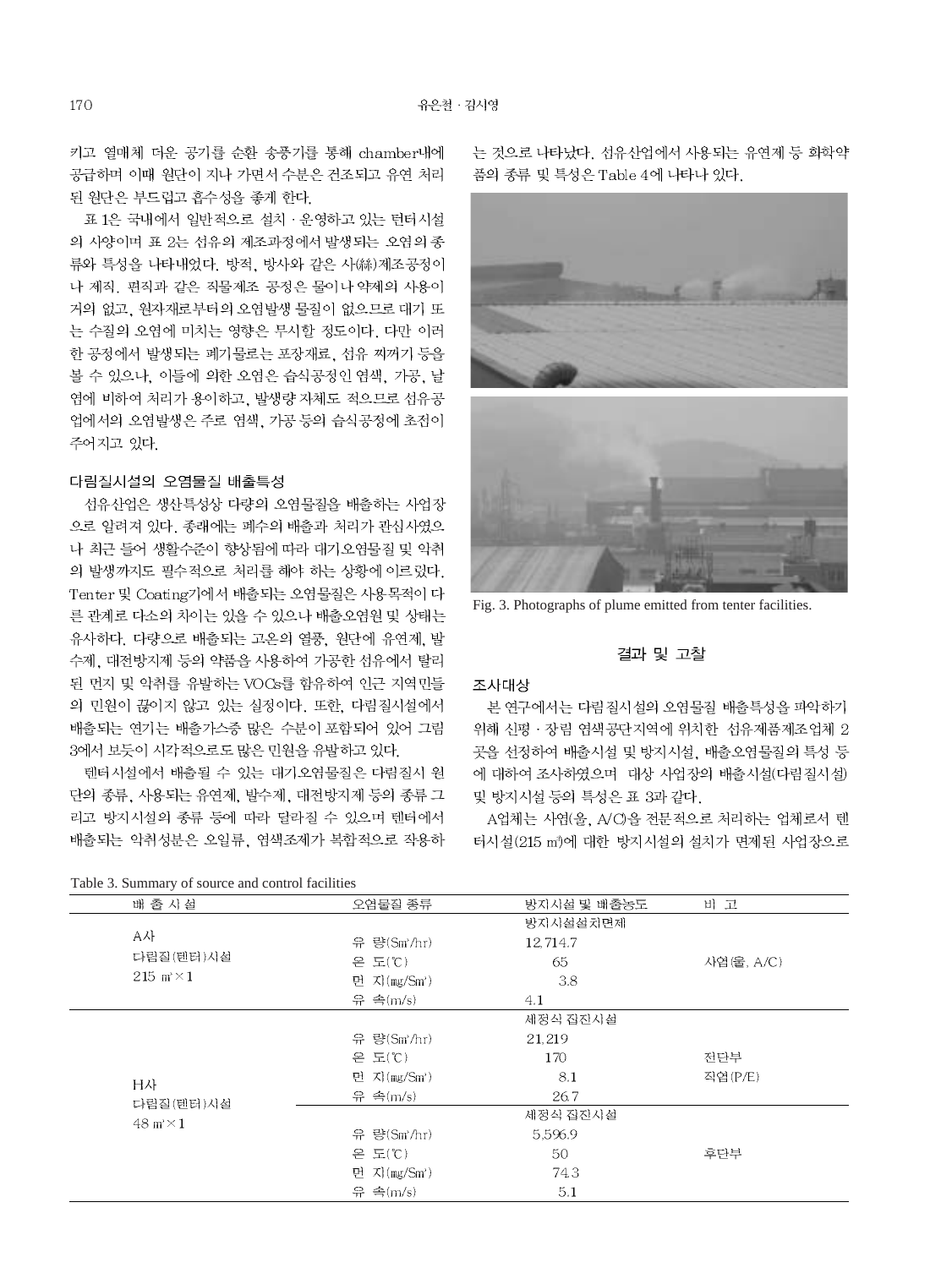시료채취

서 배출가스온도 65℃, 먼지배출량 0.048 kg/hr로서 일반적 인 배출특성은 양호한 상태인 반면에, H업체는 직염(P/E)을 전문적으로 처리하는 업체로서 배출시설은 텐터시설(48 m<sup>3</sup>)에 대한 방지시설은 세정집진시설(210 Sm3/min)이 설치 운영되 고 있으며 전단부에서는 먼지배출량 0.172 kg/hr, 온도 170℃ 이며 후단부에서는 먼지배출량 0.416 kg/hr, 온도 50℃로서 방지시설을 거친 후에 더 악화된 오염물질 배출 특성을 보였 다. 방지시설의 설치 면제된 A업체 다림질시설에서 배출되는 연기는 수분량이 낮으며 백연 등이 발생되지 않아 시각적으로 도 매우 양호한 상태를 보였다.

### 시료채취 및 분석방법

살펴보기 위해서 입자상 물질과 가스상 물질의 시료를 동시에 채취하였다. 시료채취는 H사의 경우에는 섬유제조시설의 다 림질시설에 대한 방지시설로서 가장 널리 설치 · 운영되는 세 정집진시설의 전 · 후단의 측정공에서 시료를 동시에 포집하였 으며 A사는 방지시설 설치면제 대상으로 전 후단의 차이가 없어 최종배출구의 측정공에서만 시료를 채취하여 분석 하였 다. 시료채취방법으로 입자상 물질(먼지)은 대기오염공정시험 방법에 의거하여 반자동식 채취기[CAE(미국), M-5]에 의한 방법으로 등속 흡인하여 먼지를 포집하였으며, 가스상 물질은 자동가스분석기[Horiba(일), PG-250]를 이용하여 현장에서

본 연구에서는 다림질시설에서 배출되는 오염물질의 특성을

| 황화합물              | Agilent 5973i (TD-GC/MS법)                                                          |                                 |                                                                                                                                                                                                   |                                                                            |                     |            |  |  |
|-------------------|------------------------------------------------------------------------------------|---------------------------------|---------------------------------------------------------------------------------------------------------------------------------------------------------------------------------------------------|----------------------------------------------------------------------------|---------------------|------------|--|--|
|                   | 7100 P reconcente rator                                                            |                                 | GC                                                                                                                                                                                                |                                                                            | <b>MSD</b>          |            |  |  |
| Sample Vol.       | 500 mL                                                                             | Detector                        | <b>MSD</b>                                                                                                                                                                                        |                                                                            | Mode                | <b>SM</b>  |  |  |
| Flow rate         | 60 mL/min                                                                          | Column                          | $HP-1MS$<br>$(30 \text{m} \times 0.2 \text{mm} \times 1.0 \text{ m})$                                                                                                                             |                                                                            | MS Source           | 230        |  |  |
| Trapping          | $-10\,^{\circ}\!{\rm C}$                                                           | Split ratio                     | 20:1                                                                                                                                                                                              |                                                                            | MS Quad             | 150        |  |  |
| Desorb            | $20^{\circ}$ C                                                                     |                                 |                                                                                                                                                                                                   |                                                                            |                     |            |  |  |
|                   | Oven Temp.                                                                         |                                 | $35\degree$ C(3 min) $\rightarrow$ 120 $\degree$ C(1 min) $\rightarrow$ 100 $\degree$ C(3 min) $\rightarrow$ 260 $\degree$ C(2 min) 4 $\degree$ C/min<br>$10^{\circ}$ C/min<br>$20^{\circ}$ C/min |                                                                            |                     |            |  |  |
|                   | 트라이메틸아민                                                                            |                                 |                                                                                                                                                                                                   | HP 5890                                                                    |                     |            |  |  |
|                   | $GC-NPD$                                                                           |                                 |                                                                                                                                                                                                   | <b>SPME</b>                                                                |                     |            |  |  |
| Detector          | NPD                                                                                |                                 | Fiber                                                                                                                                                                                             |                                                                            | 85 µm Carboxen/PDMS |            |  |  |
| Column            | $HP-5$<br>$(60m \times 0.35m \times 1.05 \mu m)$                                   |                                 | 흡착시간                                                                                                                                                                                              |                                                                            | 15 분                |            |  |  |
| Detector<br>Temp. | 280℃                                                                               |                                 | 탈착시간                                                                                                                                                                                              |                                                                            | 3분                  |            |  |  |
| Oven Temp         | $40^{\circ}$ C(13 min) $\rightarrow$ 220 $^{\circ}$ C(1 min)<br>$10^{\circ}$ C/min |                                 |                                                                                                                                                                                                   |                                                                            |                     |            |  |  |
| 알데하이드류            |                                                                                    |                                 | Agilent 1100se ries (HPLC법)                                                                                                                                                                       |                                                                            |                     |            |  |  |
| Detector          |                                                                                    |                                 |                                                                                                                                                                                                   | 360 mini.                                                                  |                     |            |  |  |
| Column            |                                                                                    | ODS(C18) 4.6 mm $\times$ 250 mm |                                                                                                                                                                                                   |                                                                            |                     |            |  |  |
| mobile phase      |                                                                                    | CH3CN : 물 = 60 : 40             |                                                                                                                                                                                                   |                                                                            |                     |            |  |  |
| flow rates        |                                                                                    | $1.0$ mL/min                    |                                                                                                                                                                                                   |                                                                            |                     |            |  |  |
| ini.              |                                                                                    | $20 \mu L$                      |                                                                                                                                                                                                   |                                                                            |                     |            |  |  |
|                   |                                                                                    |                                 |                                                                                                                                                                                                   |                                                                            |                     |            |  |  |
|                   | 스타이렌                                                                               | Agilent 5973i (TD-GC/MS법)       |                                                                                                                                                                                                   |                                                                            |                     |            |  |  |
|                   | 7100 P reconcente rator                                                            | GC                              |                                                                                                                                                                                                   |                                                                            |                     | <b>MSD</b> |  |  |
| Sample Vol.       | 500 mL                                                                             | Detector                        |                                                                                                                                                                                                   | <b>MSD</b>                                                                 | Mode                | <b>SIM</b> |  |  |
| Flow rate         | 60 mL/min                                                                          | Column                          |                                                                                                                                                                                                   | $HP-1MS$<br>$(30 \text{ m} \times 0.2 \text{ mm} \times 1.0 \text{ mm})$   | <b>MS</b> Source    | 230        |  |  |
| Trapping          | $-50^{\circ}$ C                                                                    | Split ratio                     |                                                                                                                                                                                                   | 20:1                                                                       | <b>EM Volts</b>     | 965        |  |  |
| Desorb            | $20^{\circ}C$                                                                      |                                 |                                                                                                                                                                                                   |                                                                            | MS Quad             | 150        |  |  |
| Trapping          | $-90^{\circ}$ C                                                                    |                                 |                                                                                                                                                                                                   |                                                                            |                     |            |  |  |
| Desorb            | $180^{\circ}$ C                                                                    |                                 |                                                                                                                                                                                                   |                                                                            |                     |            |  |  |
| Cool down temp.:  | $-180^{\circ}$ C                                                                   |                                 |                                                                                                                                                                                                   |                                                                            |                     |            |  |  |
| Injection temp    | 80~90℃                                                                             |                                 |                                                                                                                                                                                                   |                                                                            |                     |            |  |  |
| Desorb            | 180℃                                                                               |                                 |                                                                                                                                                                                                   |                                                                            |                     |            |  |  |
| Oven Temp.        |                                                                                    |                                 |                                                                                                                                                                                                   | $80^{\circ}$ (20 min) $\rightarrow$ 220 $^{\circ}$ (1 min)<br>$10\%$ loops |                     |            |  |  |

Table 4. Analysis conditions of odorous pollutants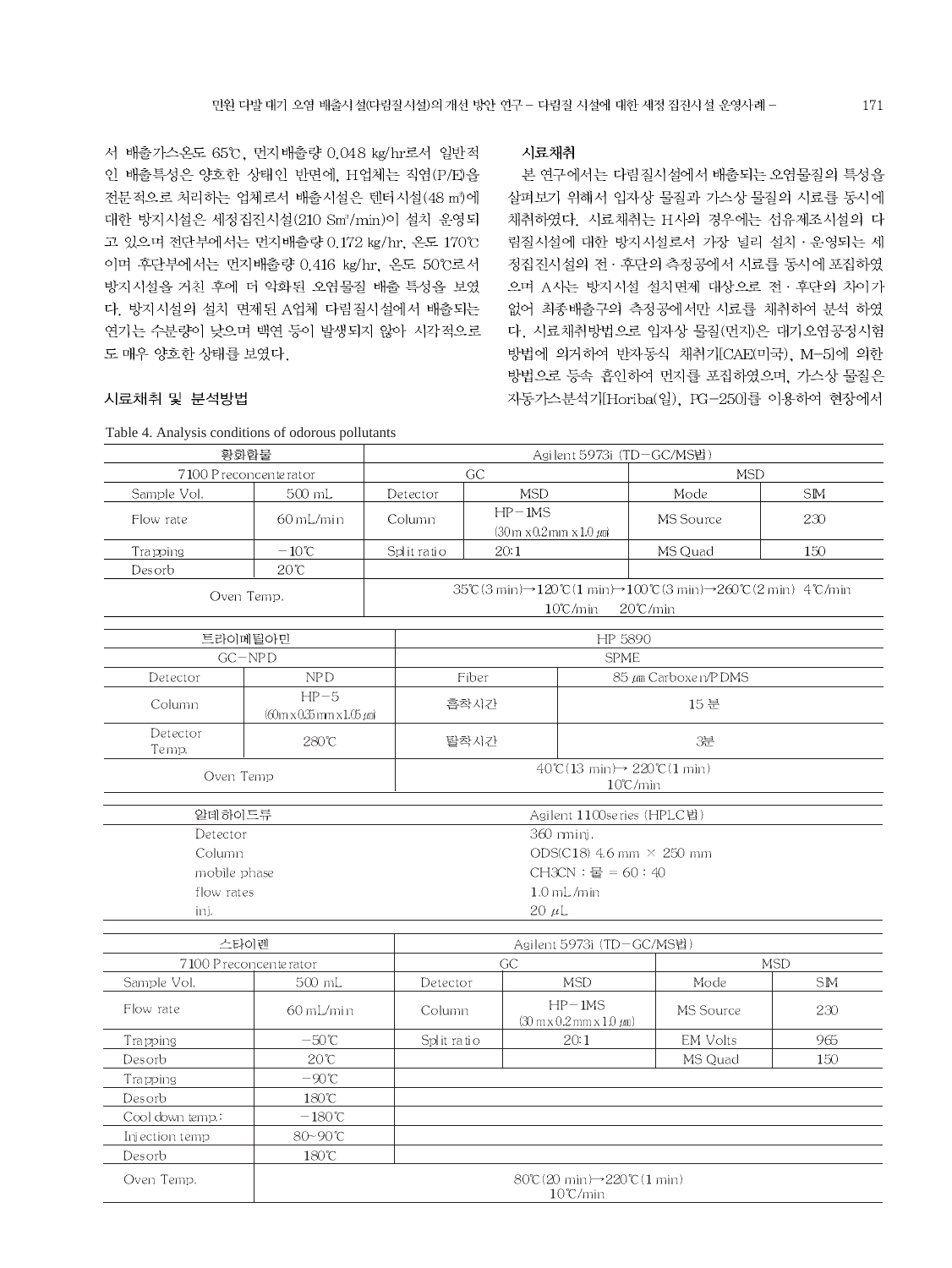

Fig. 5. Chromatograph of odorous pollutants; (a) A company (b) H company.

실시간 측정 분석하였으며 악취성분은 악취공정시험법에서 정 한 기기분석법에 따라 포집 후 분석하였다.

### 뷰석방법

본 연구에서는 악취물질을 분석하기 위해 Canister 및 테들 러 백을 이용하는 간접채취방법으로 현장에서 악취 시료를 포 집한 후, 실험실에서 GC/MSD, HPLC를 이용하여 분석하였 으며 악취물질별 분석기기 및 분석조건은 표 4와 같으며 회사 별 텐터시설에서 배출되는 악취물질의 크로마토그래프는 그림 5와 같다.

## 다림질시설에서 배출되는 오염물질 배출특성 악취물질 배출특성

다림질시설에서 배출되는 오염물질의 특성을 살펴보기 위해 방지시설의 전단 및 후단에서 측정 분석한 악취오염물질, 먼지 등의 농도결과를 표 5에 나타내었다. 다림질시설 지정악취물 질을 방지시설의 전 · 후단 위치에 따른 H업체 악취물질의 농 도변화를 살펴보면, 황화합물 계통인 메틸머캅탄, 다이메틸설 파이드, 다이메틸다이설파이드와 트라이메틸아민은 세정집진 시설(scrubber) 전 · 후단에서 동시에 검출되지 않았다. 반면 에 황화수소, 스타이렌, 알데하이드 물질들은 전단부 보다 방 지시설의 후단부에서 더 높은 농도를 보였다.

방지시설 전 · 후단에서의 악취물질별 농도변화를 살펴보면, 황화수소는 전단부 0.006 ppm보다 후단부 0.0008 ppm으로



감소된 농도를 제외하고는 스타이렌, 알데하이드류 모두 방지 시설 후단부에서의 악취물질 농도가 전단부에서 보다 높게 나 타났다. 특히. 방지시설의 후단부에서 스타이렌 0.097 ppm. 아세트알데하이드 0.145 ppm으로 전단부에 비해 2~3배 정 도 높게 나타났다. 이는 다림질시설에서 배출되는 고온의 오염 물질이 덕트와 세정집진시설을 거치는 과정에서 더 증가하는 경향을 보여 방지시설, 세정액 등의 부적절한 사용으로 초래한 결과로 판단된다. A업체 역시 황화합물 계통의 모든 지정악취 물질과 트라이메틸아민은 불검출된 반면에 스타이렌과 알데하 이드류가 모두 검출되어 각 업체별 다림질시설에서 사용되는 원단과 사용약품 등은 다소 차이가 있지만 사용되는 약품의 주 요성분 등이 유사한 것으로 생각된다.

표 6에는 2005년도 부산지역에서의 분기별 악취실태조사결 과에 따른 신평염색단지 주변지역의 악취물질농도를 나타낸 것이다. 염색공단 주변지역의 악취실태를 조사한 결과를 보면 본 연구에서 대상인 A, H 업체의 악취 물질 배출특성과 유사 하게 황화수소, 아세트알데히드의 악취농도는 높게 나타났으 나 스타이렌과 트라이메틸아민 등의 악취성분은 대상 업체의 배출시설에서 배출되는 물질과 염색공단 주변지역에서 관측된 악취물질과는 다소 다른 분포특성을 보였다. 이는 염색단지주 변에 대한 악취실태조사시 섬유업체 등에서 배출되는 악취물 질뿐 만 아니라 주변에 타 업종(주물제조, 철강업 등) 업체들이 혼재되어 있어 이들 업체로부터 배출된 악취물질의 영향이 있 었을 것으로 생각된다.

|           | Odorous pollutants        |                    | company H           | companyA  |
|-----------|---------------------------|--------------------|---------------------|-----------|
|           |                           | Imput <sup>1</sup> | output <sup>2</sup> |           |
|           | Methyl mercarpan          | $ND^3$             | ND                  | <b>ND</b> |
| Sulfur    | hydrogen sulfide          | 0.006              | 0.0008              | ND        |
| compounds | Dimethyl sulfide          | ND                 | ND                  | ND        |
|           | Dimethyl Ofsulfide        | <b>ND</b>          | ND                  | ND        |
|           | Trimethy lamine           | ND                 | ND                  | ND        |
| Sty rene  |                           | 0.041              | 0.097               | 0.062     |
|           | Acetal de hy de           | 0.056              | 0.145               | 0.112     |
|           | Propional de hy de        | 0.015              | 0.029               | 0.020     |
| Aldehydes | Butvra Idehyde            | 0.016              | 0.024               | 0.013     |
|           | $n-$ Vale raldehyde       | 0.001              | 0.007               | 0.004     |
|           | i- Valeraldehyde          | 0.002              | 0.003               | 0.003     |
|           | Dust(mg/Sm <sup>3</sup> ) | 8.1                | 74.3                | 3.8       |

Table 5. Odorous pollutants from before and after scrubber

 $\degree$  before scrubber,  $\degree$  after scrubber,  $\degree$  Not detectable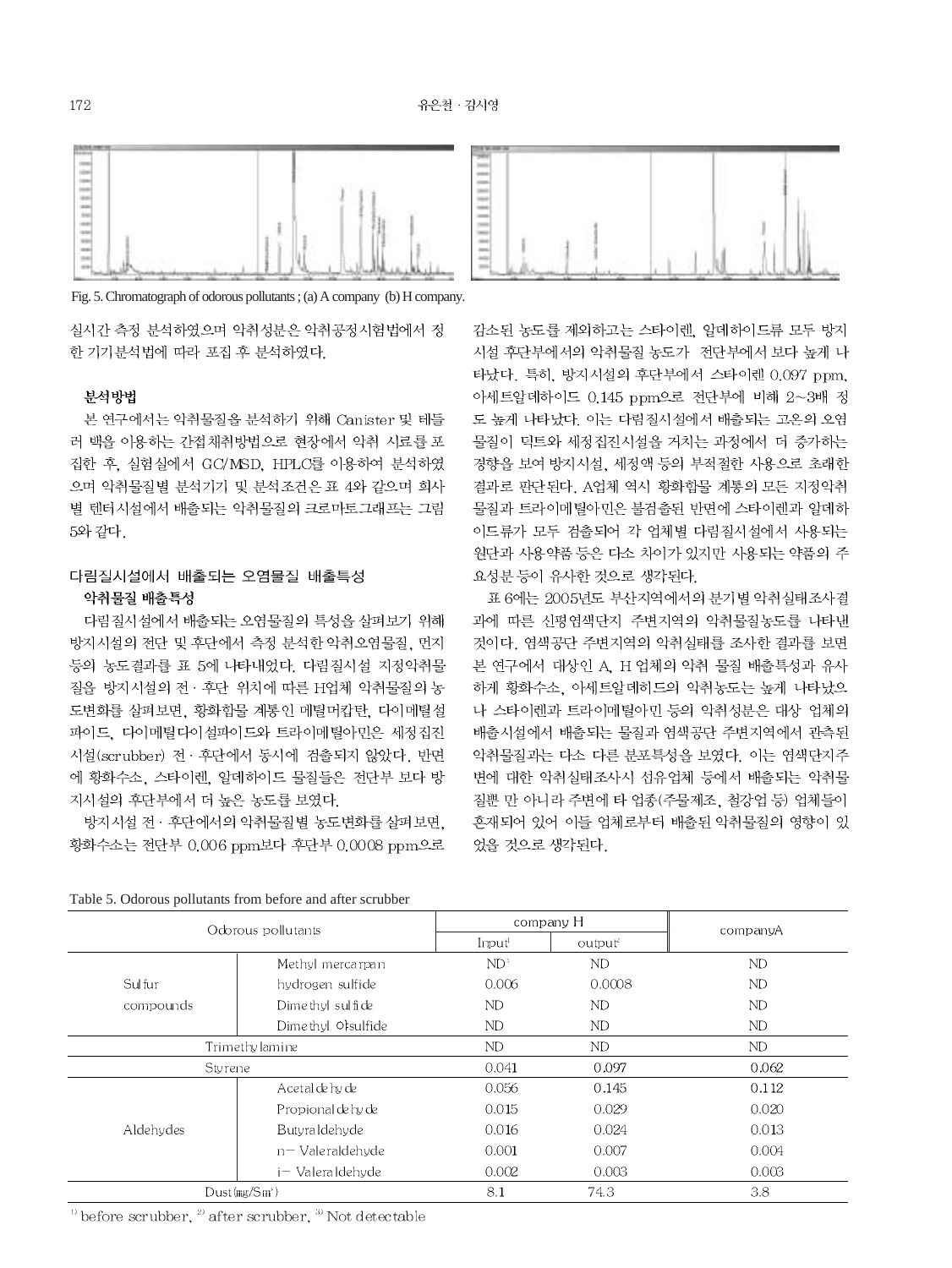| 분기  | 암모   |     |       | 황화합물 |           | 트라이   |       | 알데하이드류 |       |       |                          | 스타 |
|-----|------|-----|-------|------|-----------|-------|-------|--------|-------|-------|--------------------------|----|
|     | 니아   | 메틸  | 황화    | 다이메틸 | 다이메팀다     | 메틸아민  | 아세트   | 프로피온   | 뷰티르   | $n -$ | $\overline{\phantom{0}}$ | 이렌 |
|     |      | 머캅탄 | 수소    | 설파이드 | 이설파이드     |       |       |        |       | 발레르   | 발레르                      |    |
| 1/4 | ND   | ND  | 0.001 | ND   | ND        | ND    | 0.021 | ND     | ND    | ND    | 0.001                    | ND |
| 2/4 | 0.17 | ND  | ND    | ND   | ND        | 0.003 | 0.004 | 0.002  | ND    | ND    | ND                       | ND |
| 3/4 | 0.05 | ND  | 0.001 | ND   | <b>ND</b> | 0.001 | 0.001 | ND     | 0.002 | ND    | ND                       | ND |
| 4/4 | 0.05 | ND  | 0.001 | ND   | ND        | 0.001 | 0.001 | ND     | 0.002 | ND    | ND                       | ND |

Table 6. Summary of odorous pollutants around Sin-pyeong dyeing industrial area in 2005 (Unit : ppm)

### 다림질시설의 발생악취 개선방안

일반적으로 악취문제를 다루는 방법으로는 제1단계 〈예방처 라)로 산패 · 부패에 따른 악취발생을 항규 · 항산화작용으로 악취발생원을 예방하는 것이며 제2단계 <악취제거>는 악취발 생원으로부터 배출되는 오염물질을 물리·화학·생물학적인 방법으로 저감하거나 분해하는 단계이며 제3단계는 〈후각처치 >로 방향제, 소취제, 탈취제 등을 사용하여 악취에 의한 불쾌 감을 없애는 것이다.

악취문제를 해결하기 위해서는 예방처리단계가 가장 중요하 지만 예방처리단계는 섬유제품의 종류, 제조공정 및 용도에 따 라 다양한 여러 가지의 약품 사용내역과 시스템 등에 대한 충 분한 정보를 얻어야 하나 현장에서는 전문가 부재, 기술적인 노하우 등 현실적인 문제로 정보의 수집이 어려움 등의 이유로 인해 본 연구에서 예방처리단계보다는 악취제거단계에 대해서 검토하고자 한다.

악취물질을 효율적인 제거를 위해서는 배출되는 악취물질의 특성, 농도 등과 운영중인 방지시설의 성능, 유지관리비용 등 에 대한 정보의 수집이 요구된다. 다림질시설에서 발생되는 악 취물질은 섬유의 가교제 등으로 널리 쓰이는 포름알데히드와 선유유연제, 대전방지제 등의 약품사용으로 다림질서 열에 의 해 발생되는 증기에 포함되어 배출되는 각종 휘발성 오염물질 과 이를 처리하기 위해 설치 운영하는 방지시설 등의 부적절 한 처리과정 등에서 악취물질이 복합적으로 반응함으로서 생 성 · 배출될 수 있다.

본 연구에서는 우선 연구대상 업체의 다림질시설에서 배출 되는 악취물질의 측정분석한 결과를 근거로 세정액 등과의 반 응성을 고려한 그 제거방법에 대해 검토해 보았다. 앞에서도 언급되었지만 A. H 업체의 다림질시설에서 배출되는 주요악 취물질은 스타이렌, 알데하이드류 계통의 악취물질이 가장 많 이 검출되는 것으로 나타났다. 표 7은 악취물질과 약품들 간의 반응에 대한 실례를 나타내었다. 일반적으로 암모니아, 트라이 메틸아민 등은 염기성계 악취물질로 황산, 염산, 차아염소산 나트륨에 의한 반응으로 제거가 가능하며 산성계 악취물질인 황화수소, 메틸머캅탄, 프로피온산, 노말부티르산 등은 수산화

|             | 악취 물질                                     | $H_2SO_1$                                                                         | HCI                                                     | NaOH                                                                                                                                                | $Na$ OCI                                                                                                                       |
|-------------|-------------------------------------------|-----------------------------------------------------------------------------------|---------------------------------------------------------|-----------------------------------------------------------------------------------------------------------------------------------------------------|--------------------------------------------------------------------------------------------------------------------------------|
| 염<br>기      | 암모니아(NH:)                                 | $2NH_3+H_2SO_3$<br>$\rightarrow$ (NH $\cdot$ 12SO $\cdot$                         | $NH+HCl$<br>$\rightarrow$ NH'Cl                         | 반응 않음                                                                                                                                               | $2NH3+3NaCl$<br>$\rightarrow$ N <sub>2</sub> +3NaCl +3H <sub>2</sub> O                                                         |
| 성<br>계      | 트리메틸아민                                    | $(CH_2)$ $N+H_2O$<br>$\rightarrow$ (CH+) N $\cdot$ H <sub>2</sub> SO <sub>1</sub> | $(CH_2)$ $N + HCl$<br>$\rightarrow$ (CH ) N $\cdot$ HCl | 반응 않음                                                                                                                                               | $(CH_3)_{\rm B}N + NaOCl$<br>$\rightarrow$ (CH <sub>3</sub> ) <sub>3</sub> N + NaCl                                            |
|             | 황화수소<br>(H <sub>2</sub> S)                |                                                                                   |                                                         | H.S+2NaOH→Na2S+H2O                                                                                                                                  | Na <sub>2</sub> S+4NaOCLNa <sub>2</sub> SO <sub>1</sub> +4NaCl<br>$NaS+4NaOCl$<br>$\rightarrow$ H <sub>2</sub> OS+NaCl + 2NaOH |
| 사           | 메틸메르캅탄<br>(CHSH)                          |                                                                                   |                                                         | CH:SH+Na OH→CH:SN+H2O                                                                                                                               | CH:SH+3NaOCI<br>$\rightarrow$ CH <sub>3</sub> SO <sub>3</sub> H + 3NaCl                                                        |
| 성           | 프로피온사                                     |                                                                                   |                                                         | CH <sub>3</sub> CH <sub>2</sub> COOH<br>→+NaOH_CH3CH2COONa+H2O                                                                                      |                                                                                                                                |
|             | 노르말부털산                                    |                                                                                   |                                                         | CH3(CH2)2COOH+ NaOH<br>$\rightarrow$ CH <sub>3</sub> (CH <sub>2</sub> ) <sub>2</sub> COONa+ H <sub>2</sub> O                                        |                                                                                                                                |
| 계           | 노르팔발레르산                                   |                                                                                   |                                                         | CH <sub>3</sub> (CH <sub>2</sub> ) <sub>2</sub> COOH+ NaOH<br>$\rightarrow$ CH <sub>3</sub> (CH <sub>2</sub> ) <sub>3</sub> COONa+ H <sub>2</sub> O |                                                                                                                                |
|             | 이소발레르산                                    |                                                                                   |                                                         | (CH3)2CHCH2COOH + NaOH<br>$\rightarrow$ (CH <sub>3</sub> )2 CHCH <sub>2</sub> COONa                                                                 |                                                                                                                                |
|             | 확화메틸<br>(CH <sub>2</sub> ) <sub>2</sub> S |                                                                                   |                                                         |                                                                                                                                                     | $(CH_3)_2S+3NaOCl$<br>$\rightarrow$ (CH <sub>3</sub> ) $SO3+$ NaCl                                                             |
| 중<br>성<br>계 | 이황화메팀<br>$(CH_1)_2S_2$                    |                                                                                   |                                                         |                                                                                                                                                     | $(CH_3)_2S+5NaOCl$<br>$\rightarrow$ 2CH:sO::H+5NaCl                                                                            |
|             | 아세트알데히드<br>CH <sub>3</sub> CHO            |                                                                                   |                                                         |                                                                                                                                                     | CH <sub>3</sub> CHO+NaOCl+NaCl<br>→CH3COONa+NaCl+ H2O                                                                          |

Table 7. Examples of reaction between odorous pollutants and chemicals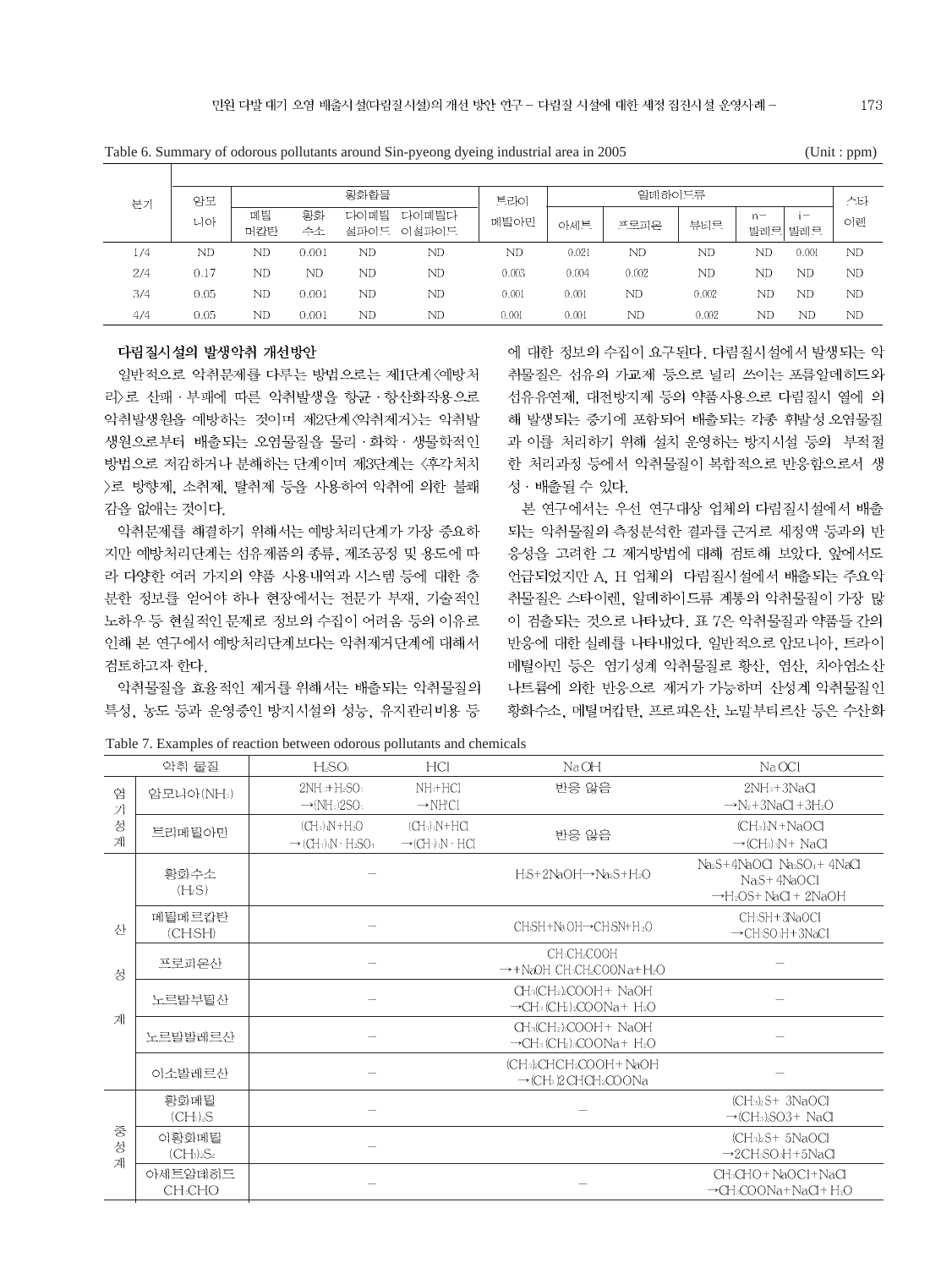나트륨으로, 중성계 악취물질(황화메틸, 이황화메틸 및 아세트 알데하이드 등 )은 차아염소산나트륨에 의한 반응으로 제거가 가능함을 보여 준다.

섭유산업에서 가장 환경에 악영향을 미치는 물질은 셀룰로 오스 직물에 방추성과 형태안정성을 부여하기 위해 사용되는 포름알데히드에 근간을 둔 가교제이다. 포름알데히드는 가공 폐수 뿐만 아니라 수지 가공된 섬유제품에서도 유리될 수 있는 데, 이는 가교반응 중 미 반응된 포름알데히드가 유리되거나 혹은 수지 처리된 제품의 저장 중에 미 반응된 포름알데히드가 유리되는 것이다. 본 연구에서도 다림질시설에서 가장 많이 검 출된 아세트알데하이드, 프로피온알데하이드, 노말부티르알데 하이드 등은 사용된 포름알데히드의 반응 등에 의한 영향이 많 은 것으로 판단되며 표 8에서 나타난 바를 고려하여 산성계와 중성계 악취물질들을 제거하기 위한 효과적인 세정액으로서는 NaOH, NaOCl 등을 이용할 경우 저감효율이 증가될 것으로 판단되다

악취물질의 제거 또는 저감을 위한 장치로서 본 연구에서 대 상으로 한 H업체 다림질시설의 방지시설은 물 세정장치와 같 은 단순한 구조를 가지는 세정집진시설로 방지시설 전 · 후단 에 대한 악취물질의 측정분석 결과(표 4)와 악취물질별 탈취방 법(표 8)을 비교 검토하여 보면 악취물질별 탈취방법에 선정에 따른 성능과 일치함을 보여준다. 본 연구에서 조사한 결과를 토대로 볼 때, 섬유제조업종의 다림질시설에 대한 방지 시설



Fig. 6. Type of deodorization system.

로 가장 널리 사용되고 있는 물 세정방법만으로는 배출되는 각 종 악취물질을 제거하기에는 그 효율이 저조하고 방지시설의 효율을 높이기 위해서는 그림 6에서 보여주는 시례의 탈취시 스템의 흐름 변경, 악취물질의 특성 등을 고려한 세정액 개발 등을 보완, 개선할 필요가 있을 것으로 나타났다.

악취물질의 일반적인 탈취방법은 표 8에 나타낸 것처럼 세

| 물질명        | 화학식                                                           | 세정법         | 오존<br>세정법   | 흡착법        | 연소법                 | 생물<br>탈취법   | 소취제<br>분무  |
|------------|---------------------------------------------------------------|-------------|-------------|------------|---------------------|-------------|------------|
| 암모니아       | NH <sub>3</sub>                                               | $\bigcirc$  | $\bigcirc$  | $\bigcirc$ | $\bigcirc$          | ∩           | $\bigcirc$ |
| 메틸메르캅탄     | CH <sub>5</sub> H                                             | O           | $\bigcirc$  | O          | $\bigcirc$          | O           | $\bigcirc$ |
| 황화수소       | H.S                                                           | $\bigcirc$  | ◯           | ◯          | $\circlearrowright$ | $\bigcirc$  | $\bigcirc$ |
| 황화메달       | (CH <sub>2</sub> ) <sub>2</sub> S                             | ◯           | $\bigcirc$  | ◯          | $\bigcirc$          | $\bigcirc$  | $\bigcirc$ |
| 이황화메틸      | CH <sub>5</sub> SSCH <sub>3</sub>                             | $\bigcirc$  | $\bigcirc$  | ◯          | $\bigcirc$          | $\bigcirc$  | $\bigcirc$ |
| 트리메틸아민     | $(CH_3)_3N$                                                   | $\bigcirc$  | $\bigcirc$  | $\bigcirc$ | $\circlearrowright$ | $\bigcirc$  | $\bigcirc$ |
| 아세트알데히드    | <b>CH:CHO</b>                                                 | ◯           | $\bigcirc$  | $\bigcirc$ | $\bigcirc$          | $\bigcirc$  | $\bigcirc$ |
| 프로피온알데하드   | CH <sub>5</sub> CH <sub>2</sub> CHO                           | $\times$    | Δ           | ○          | ◯                   | $\bigcirc$  | $\times$   |
| 노르말부틸알데히드  | CH: (CH): CHO ×                                               | $\triangle$ | $\bigcirc$  | ◯          | $\circlearrowright$ | $\times$    |            |
| 이소부틸알데히드   | (CH:) <sub>2</sub> CHCHO                                      | $\times$    | $\triangle$ | ◯          | $\circlearrowright$ | $\bigcirc$  | $\times$   |
| 노르말발레르알데히드 | $CH_3$ (CH $_2$ ) $_3$ CHO $\times$                           | $\triangle$ | ◯           | ○          | ◯                   | $\times$    |            |
| 이소발레르알데히드  | (CH) <sub>2</sub> CHCH <sub>2</sub> CHO                       | $\times$    | $\triangle$ | $\bigcirc$ | $\bigcirc$          | $\bigcirc$  | $\times$   |
| 이소부탄올      | (CH <sub>b</sub> <sub>2</sub> CHCH <sub>2</sub> OH            | $\times$    | $\triangle$ | $\bigcirc$ | $\circlearrowright$ | $\bigcirc$  | $\times$   |
| 아세트산에팀     | CH <sub>3</sub> CO <sub>2</sub> C <sub>2</sub> H <sub>3</sub> | $\times$    | $\triangle$ | ○          | O                   | ∩           | $\times$   |
| 메틸이소부틸케톤   | CH:COCHCH(CH:)2                                               | $\times$    | $\triangle$ | ◯          | $\circlearrowright$ | $\bigcirc$  | $\times$   |
| 톨루에        | C6H5CH5                                                       | $\times$    | $\bigcirc$  | O          | $\circlearrowright$ | $\triangle$ | $\times$   |
| 스티렌        | $C6H3CH=CH2$                                                  | $\times$    | $\bigcirc$  | ○          | $\bigcirc$          | $\triangle$ | $\times$   |
| 자일렌 (크실렌)  | $C_6H_4(CH_3)_2$                                              | $\times$    | ◯           | O          | $\circlearrowright$ | $\triangle$ | $\times$   |
| 프로피온산      | CH:CH:COOH                                                    | ◯           | ◯           | ◯          | $\bigcirc$          | $\bigcirc$  | $\bigcirc$ |
| 노르말부티르산    | CH: (CH2)2COOH                                                | ◯           | $\bigcirc$  | $\bigcirc$ | $\bigcirc$          | $\bigcirc$  | ◯          |
| 노르말발레르산    | CH: (CH): COOH                                                | ◯           | ◯           | ◯          | O                   | $\bigcirc$  | ◯          |
| 이소발레르산     | (CH <sub>1</sub> ) <sub>2</sub> CHCH <sub>2</sub> COOH        | O           | $\bigcirc$  | $\bigcirc$ | $\bigcirc$          | ⊜           | $\bigcirc$ |

Table 8. Method of deodorization classified by odorous pollutants<sup>4)</sup>

174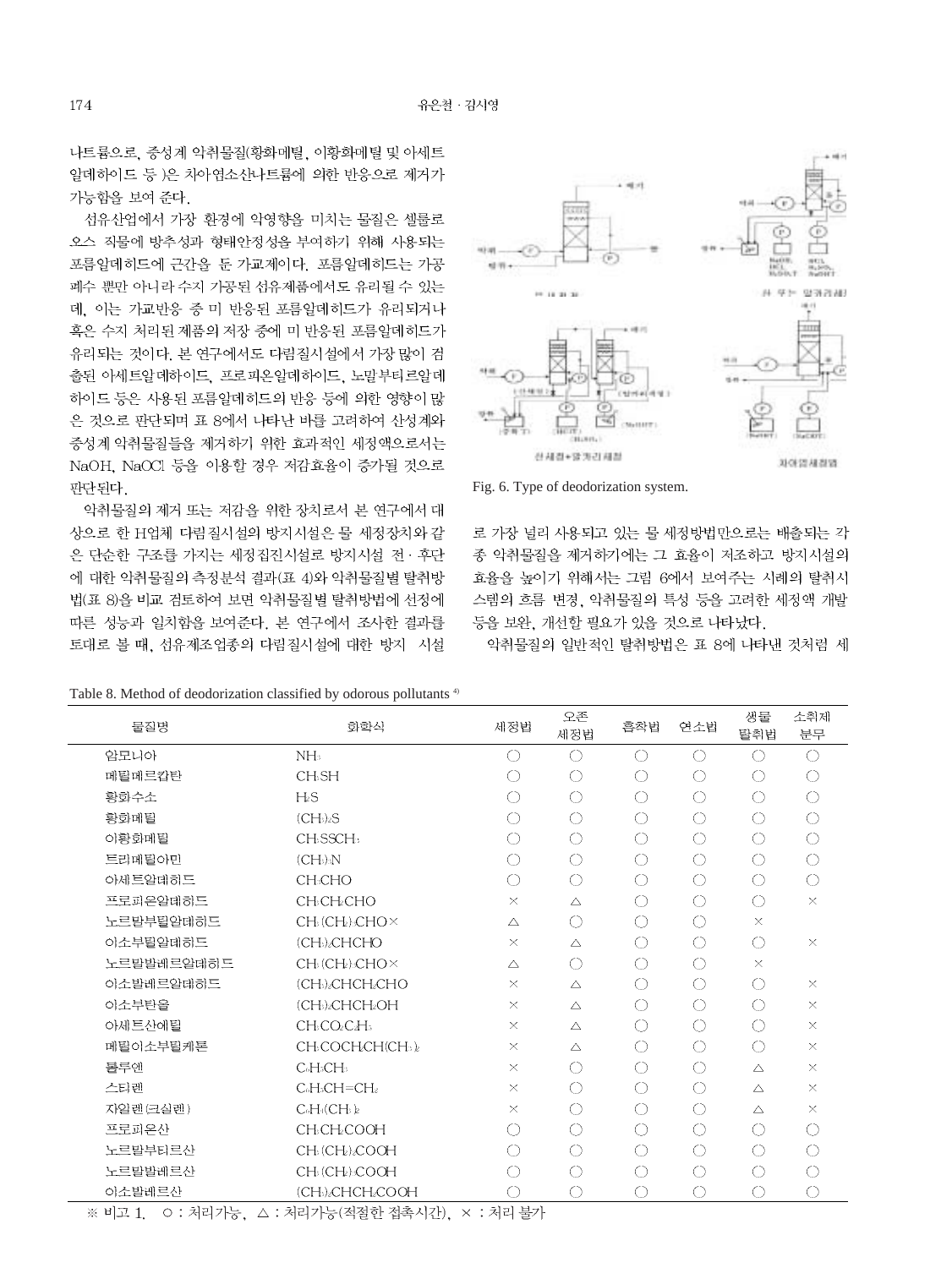|          | Tuble 7. Comparison of acodomeation system and running cost in reorga |        |         |  |  |  |  |  |
|----------|-----------------------------------------------------------------------|--------|---------|--|--|--|--|--|
|          |                                                                       | 시설비용   | 연간 유지비용 |  |  |  |  |  |
| 구 분      | 계                                                                     | (천원)   | (처위/녀)  |  |  |  |  |  |
| 생물탈취장치   | 76.501                                                                | 70,000 | 6.501   |  |  |  |  |  |
| 활성탄 흡착장치 | 59,426                                                                | 35,000 | 24,426  |  |  |  |  |  |
| 약액세정장치   | 62,426                                                                | 50,000 | 12,426  |  |  |  |  |  |
| 직접연소장치   | 61.976                                                                | 30,000 | 31,976  |  |  |  |  |  |
| 촉매연소장치   | 81.141                                                                | 60,000 | 21.141  |  |  |  |  |  |

Table 9. Comparison of deodorization system and running cost in Korea

정법, 오존산화법, 연소법, 흡착법, 생물탈취밥 및 소취제분무 법 등이 있다. 이들 탈취방법 중 흡착법, 연소법은 모든 악취물 질의 처리를 위해 적용 가능하며 그 다음으로는 오존산화법. 생물탈취법 등이 악취물질을 제거하기 위한 방법으로 널리 적 용되고 있다.

본 연구에서 검토하는 대상방법인 세정법은 암모니아 등 일 부 악취물질의 제거는 가능하나 일부 알데하이드류. 스타이렌 등의 악취물질은 처리가 불가한 것으로 나타나 악취물질 제거 를 위해서는 다른 탈취방법과의 조합 등을 통한 시스템의 개선 및 보안이 필요할 것으로 판단된다.

탈취설비의 초기설치비와 연간운전비에 대한 비교사항을 표 9에 2000년도 기준으로 나타내었다. 악취 물질 제거를 위해 방지시설의 설치 및 연간운전비를 2000년도를 기준으로 비교 검토해 보면, 총비용은 촉매연소장치가 81,141천원으로 가장 높았으며 그 다음은 생물탈취장치 76,500천원, 본 연구에서 검토대상인 약액세정장치는 62,426천원으로 활성탄 흡착장 치, 직접연소장치에 비해 약간 높은 비용이 소요되었다.

설치비 대비 연간유지비용은 생물탈취장치가 약 9.3%로 가 장 낮으며 약액세정장치 약 24.9%, 촉매연소 장치 35.2%, 활 성탄 흡착장치 69.8%, 직접연소장치 106.6% 순으로 높았다.

일반적으로 사업장에서 방지시설의 선정은 전문적인 시설업 체 등에 의뢰하여 설치하여 운영하지만 설치 후 방지시설의 유 지관리를 위해 많은 노력과 비용이 투입되어야 하나 관리자 등 의 환경오염방지를 위한 의지부족, 경제적인 문제 등으로 인한 부적절한 관리 및 유지로 효과적인 오염물질의 배출량을 저감 하지 못하는 실정이다. 다림질시설에서 배출되는 악취 등 각종 오염물질의 효과적인 제거를 위해 초기설치비, 연간 운전비 등 의 경제성과 방지시설의 조합방법을 고려한 최적의 방법을 검 토해 보았다.

약액세정장치와 다른 장치의 조합을 고려한 10년간 비용을 검토한 결과는 살펴보면, 최초 1년은 약액세정+활성탄 흡착장 치의 조합이 가장 적은 비용이 소요되며 다른 3가지 조합과도 큰 비용적인 차이를 보이지 않지만 운전기간이 2년 이상으로 증가될 경우는 점진적으로 큰 비용적인 차이를 보여 생물탈취 +약액세정장치의 경우가 가장 적은 비용이 드는 반면에 직접 연소+약액세정장치가 가장 높은 비용이 소요되는 것으로 나타 났다.



Fig. 7. Comparison of running cost vs. deodorization system operating periods in Korea, 2000.

따라서 다림질시설에서 배출되는 악취 및 오염물질의 제거 를 위해 2년 이상의 운전기간동안 설치비용 및 연간 운전비용 만을 산정한 가장 효과적인 조합으로는 생물탈취+약액세정장 치이지만 악취물질의 제거효과 및 운전조건 등을 고려할 경우 는 달라질 수 있을 것으로 판단된다.

직접 연소법은 700℃ 이상의 고온으로 연소 분해하는 방법 으로, 신뢰성이 높고, 온도관리만으로 효과를 기대할 수 있는 방법이며 또한, 촉매 연소법은 백금이나 팔라듐(palladium)계 의 촉매층을 이용하여 250~350℃ 에서의 저온에서 악취를 산 화 분해시키는 방법으로, 직접 연소법과 같이 안정된 탈취법으 로 약액세정방법과 조합을 하여 사용할 경우 다림질시설에서 배출되는 거의 모든 악취물질을 분해 처리가 가능하고 배출되 는 백연을 제거함으로서 시각적인 문제도 동시에 해결할 수 있 을 것으로 판단된다. 아세트알데히드 등과 같은 악취물질에 대 해서는 산화 티타늄에 빛을 비추어, 과산화수소(H2O2)와 수산 기 라티칼(radical) OH를 발생시켜 아세트알데히드와 같은 악 취물질을 탄산가스와 물로 분해시킬 수 있는 광촉매탈취법 등 도 다림질시설에서 배출되는 악취물질의 저감에 효과가 클 것 으로 보인다.

#### 결 론

본 연구에서는 섬유산업의 다림질시설에서 배출되는 악취물 질 등의 특성과 이를 개선하기 위한 방안으로 사업장에서 설치 운영중인 탈취장치의 탈취효율을 개선하고 사업장의 유지보수